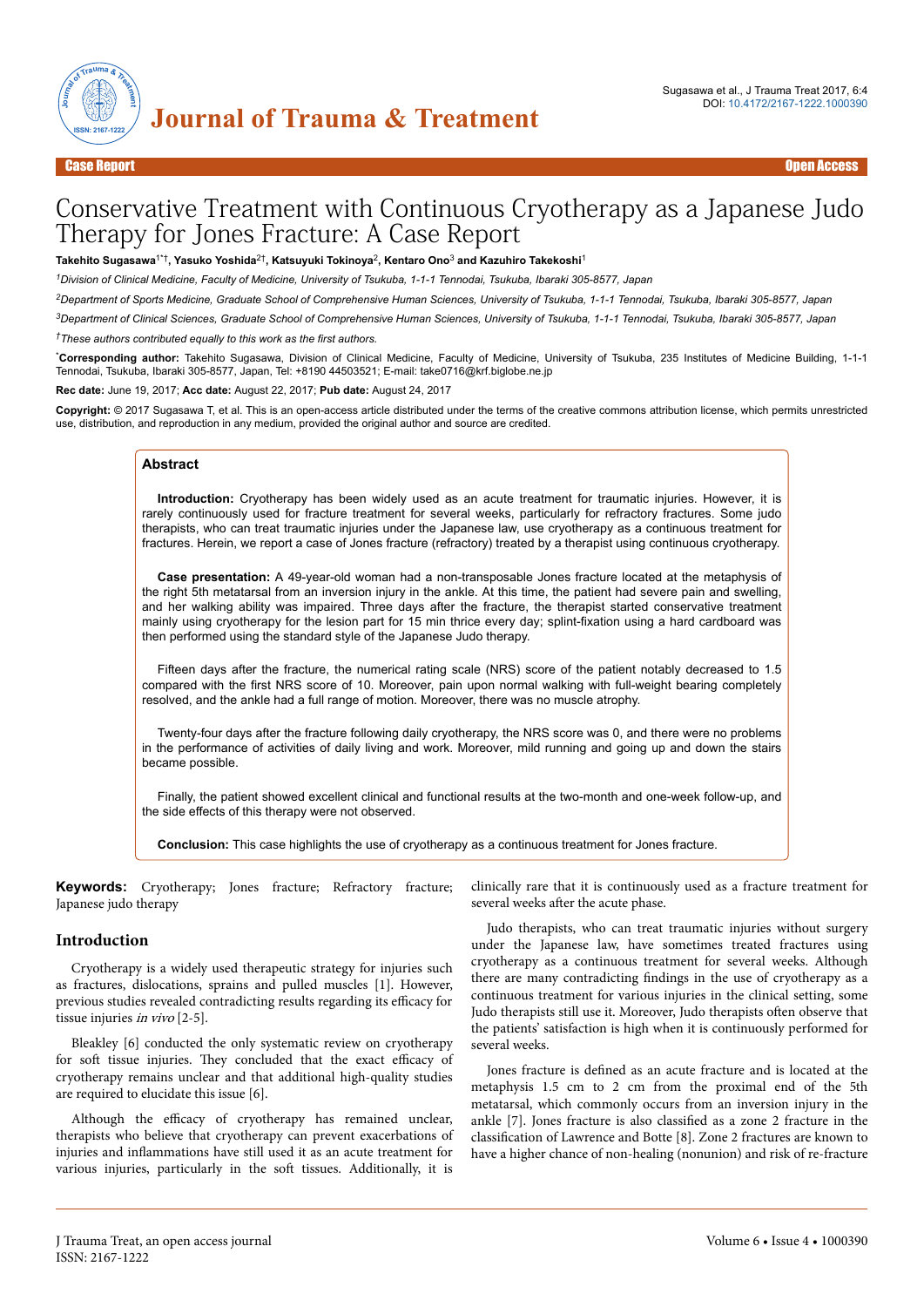#### Page 2 of 5

even after healing [9]. Clinically, many patients with wide ranges of age in Japan experience this type of fracture, regardless of their sex.

Herein, we report a case of Jones fracture treated by a Japanese Judo therapist using continuous cryotherapy for several weeks; this could be the first report to use continuous cryotherapy for Jones fracture as a refractory injury.

# **Case Presentation**

## **Patient's history**

A 49-year-old woman presented with the following history. She had ankle sprain of inversion, going down the stairs. After one day, she had a medical examination (radiography, etc.) by a Japanese orthopedist and was diagnosed with a fracture at the metaphysis of the right 5th metatarsal, i.e., Jones fracture from an acute inversion injury, classified as a zone 2 fracture in the classification of Lawrence and Botte [8] (Figure 1). She also had present illnesses, which included menopausal syndrome, renal disturbance-associated proteinuria, and class 1 obesity. However, she did not take specific medications for these illnesses.



Figure 1: Radiographic image of the patient's right foot one day after the fracture. The image shows a Jones fracture, classified as a zone 2 fracture on the classification of Lawrence and Botte [8].

# **Examinations by a Judo therapist**

Three days after the fracture, a Judo therapist clinically observed her condition again. She complained of more severe pain (numerical rating scale (NRS) score [10], swelling, and subcutaneous bleeding on the foot than those experienced at the first day of the fracture. Objectively, these symptoms were observed on the fractured foot as shown in Table 1. Table 1 shows the summarized temporal symptoms and treatments. Therefore, the therapist started treatments using cryotherapy and external fixation with the agreement of a medical doctor.

## **Cryotherapy by the Judo therapist**

Cryotherapy was performed for the lesion part with mild compression using a bandage and an ice bag with a water:ice ratio of 1:1; the surface temperature was 3.2°C. Cryotherapy was performed for

15 min thrice every day (Figure 2). Simultaneously, splint-fixation using a hard cardboard combined with a non-elastic bandage on the foot to the ankle was performed, which is the standard style in the Judo therapy (Figure 3). This fixation enabled walking and external rotation of the limb. Additionally, it was mended in accordance with the reduction of the swelling on each day.



Figure 2: Method of the cryotherapy. Cryotherapy is performed using an ice bag wrapped by elastic bandage.



Figure 3: Fixation using a hard cardboard and non-elastic bandage. The fixation is performed as follows: a) Underlap taping to protect the skin; b) and c) hard cardboard covered and non-covered by the underlap tape; and d) the fixation is finished using a non-elastic bandage.

The therapist also discussed to the patient the following six important measures: 1) One-sided crutch should be used if frequent walking is required at work; 2) removing the fixation is only allowed when the patient has to take a bath and should be done carefully; however, this fixation must be worn again after taking a bath; 3) the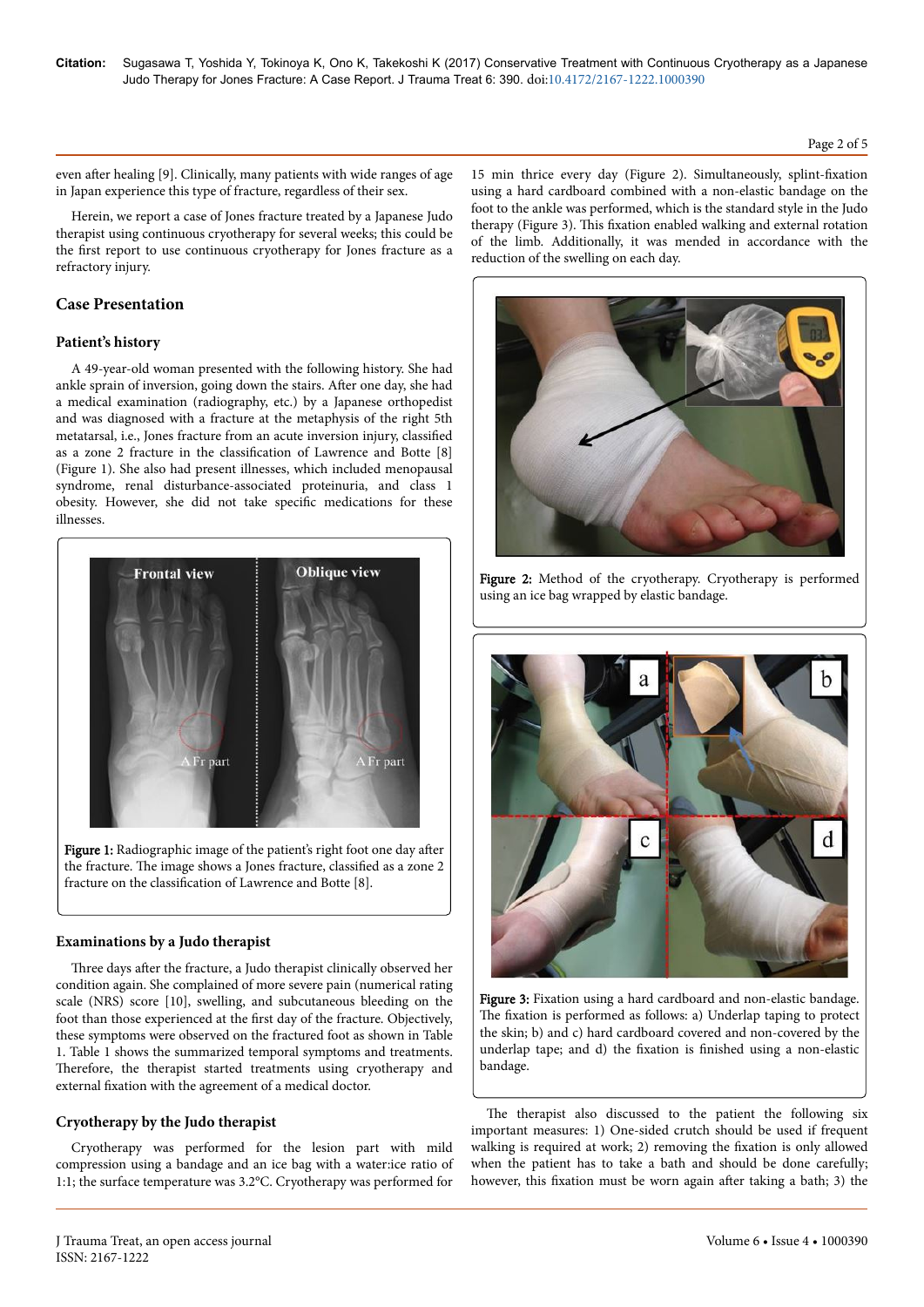# Page 3 of 5

foot and fingers should be well washed to protect them against tinea during the bath; 4) vitamin C 1000 mg should be taken daily to prevent complex regional pain syndrome type 1(CRPS1); 5) activities that stimulate pain should be avoided for a normal healing process; however, activities of daily living should be maintained as long as no pain occurs; and 6) cryotherapy should be performed by the patient herself every day even in times when the therapist has not performed it. Нe patient agreed to perform all the above-mentioned measures.

## Follow-up at six days after the fracture

This follow-up was conducted three days after the cryotherapy started. Нe NRS score markedly decreased to 3 and was objectively observed on the fractured foot as shown in Table 1.

| Days after the<br>fracture          | 0 days                                                       | 3 days    | 6 days                                                     | 10 days        | 12 days                               | 15 days   | 21 days                      | 24 days                                | 28 days                          | 2 months<br>and a week                                            |
|-------------------------------------|--------------------------------------------------------------|-----------|------------------------------------------------------------|----------------|---------------------------------------|-----------|------------------------------|----------------------------------------|----------------------------------|-------------------------------------------------------------------|
| Performed<br>Cryotherapy            |                                                              |           |                                                            |                | Done                                  |           |                              |                                        |                                  |                                                                   |
| <b>NRS</b> score                    | 9                                                            | 10        | 3                                                          | $\overline{2}$ | 2                                     | 1.5       | 1                            | $\Omega$                               | 0                                | 0                                                                 |
| <b>Tenderness</b>                   | $^{+ + +}$                                                   | $^{+++}$  | $^{++}$                                                    | $\ddot{}$      | $\ddot{}$                             | $\ddot{}$ |                              | -                                      | -                                |                                                                   |
| Flare                               | $\ddot{}$                                                    | +         | -                                                          | -              | -                                     | -         | -                            | -                                      | $\overline{\phantom{0}}$         |                                                                   |
| Heat                                | $\ddot{}$                                                    | $\div$    | -                                                          |                |                                       |           |                              | -                                      | -                                |                                                                   |
| Swelling                            | $^{+++}$                                                     | $^{+++}$  | $^{++}$                                                    | $\ddot{}$      |                                       | -         | $\qquad \qquad \blacksquare$ | -                                      | -                                |                                                                   |
| Nomal walking<br>pain               | $^{+++}$                                                     | $^{+++}$  | $\ddot{}$                                                  | $\ddot{}$      | $\ddot{}$                             |           |                              |                                        | -                                |                                                                   |
| Pain upon active<br>dorsal flexion  | $\ddot{}$                                                    | $\ddot{}$ | -                                                          | -              |                                       |           |                              | -                                      | -                                |                                                                   |
| Pain upon active<br>plantar flexion | $\ddot{}$                                                    | $\ddot{}$ | $\ddot{}$                                                  | $\ddot{}$      |                                       |           |                              |                                        |                                  |                                                                   |
| Fixation                            |                                                              |           | Cardboard and non-elastic bandage                          |                |                                       |           |                              |                                        | Non-elastic<br>▶<br>bandage only |                                                                   |
| Using one-sided<br>crutch           | Used when frequent walking was                               |           | required at work                                           |                |                                       |           |                              |                                        |                                  |                                                                   |
| <b>Others</b>                       | Disappearance of<br>wrinkles; Occurring skin<br>hyperalgesia |           | Appearance of wrinkles:<br>skin hyperalgesia<br>decreased. |                | Full ROMs:<br>no muscle<br>atrophies. |           |                              | Mild running<br>could be<br>performed. |                                  | 70-80% hard<br>callus union of<br>the fracture on<br>radiography. |



Table 1: Summarized temporal symptoms and treatments of the patient.

Additionally, she could walk without using a one-sided crutch with mild pain. However, the pain worsened after finishing work. Therefore, the therapist instructed the patient that if pain occurs, cryotherapy should be performed, and if it does not occur during walking, removing the one-sided crutch is possible. She also agreed to perform all the above-mentioned measures. Moreover, dorsal flexion exercise was also started to prevent re-injury.

## Follow-up at ten days after the fracture

This follow-up was conducted seven days after the cryotherapy started. Нe NRS score further decreased to 2 and was objectively observed on the fractured foot as shown in Table 1.

Additionally, she could already walk without using the one-sided crutch and step on the stairs, since pain upon walking and external limb rotation was non-existent or was only mild. Нerefore, the therapist allowed the removal of the one-sided crutch since this day.

## **Follow-up at 12 days after the fracture**

This follow-up was conducted nine days after the cryotherapy started. The NRS score was 2, which was similar to that at 10 days after the fracture; it was objectively observed on the fractured foot as shown in Table 1.

Moreover, the therapist checked the ranges of motion (ROMs) of both the ankle and foot fingers; they had full ROMs, and arthrogryposis and muscle atrophies were not observed. Additionally, she experienced no pain upon external rotation while walking; however, she experienced mild pain and insecurity when stepping on the stairs. Consequently, she verbalized that her mental condition was very good because she was almost able to return to her original activities of daily living and working. Нerefore, the therapist allowed normal walking with full-weight bearing in the non-painful range and removal of the fixation temporarily while resting in her home or working place (Figure 4a).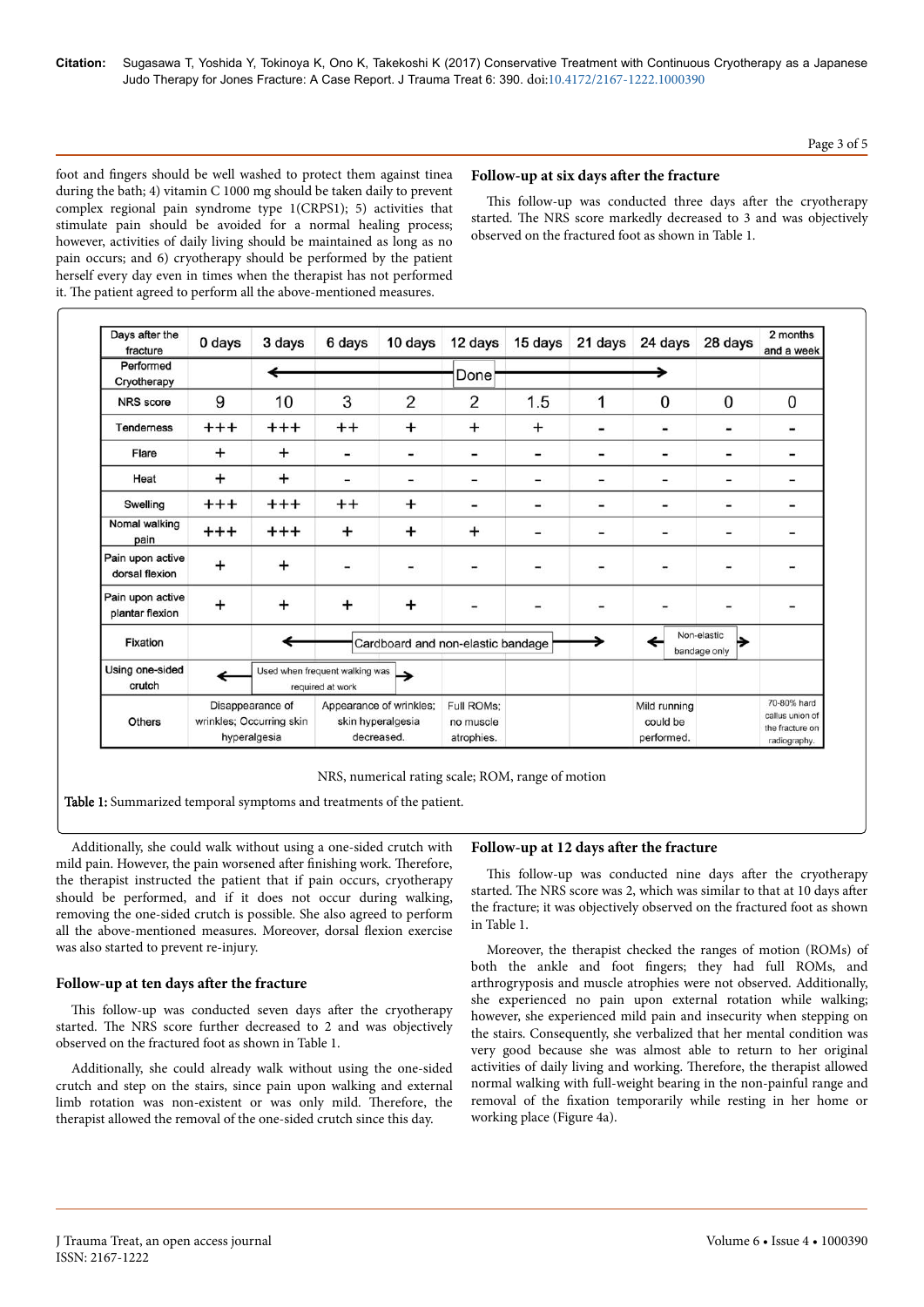#### Follow-up at 15 days after the fracture

This follow-up was conducted 12 days after the cryotherapy started. The NRS score further decreased to 1.5 and was objectively observed on the fractured foot as shown in Table 1. Нe radiographic image is shown in Figure 4b.

Additionally, the appearance of the injured foot was almost normal, and her limb externally rotated owing to her sense of uneasiness only upon stepping on the stairs; however, pain upon normal walking with full-weight bearing completely resolved. Surprisingly, it seemed that the fracture spread out on the radiographic image as shown in Figure 4b, even though the symptoms, especially pain, almost resolved.



Figure 4: Temporal radiographic image of the fracture site a) 1 day, b) 15 days, c) 28 days, and d) 2 months and a week after the fracture.

#### **Follow-up at 21 days after the fracture**

This follow-up was conducted 18 days after the cryotherapy started. The NRS score further decreased to 1, and it was objectively observed that the tenderness in the fracture site completely resolved (Table 1). Additionally, she could stand on tiptoes on both feet and could already remove the fixation by herself, since the pain was almost resolved, and she did not feel any insecurity even while walking normally and stepping on the stairs; however, the therapist mentioned the possibility of re-injury to the patient. Therefore, the fixation was modified to a non-elastic bandage without a cardboard, enveloping the foot and the ankle, which was only used at her working place.

#### Follow-up at 24 days after the fracture

This follow-up was conducted 21 days after the cryotherapy started. The NRS score further decreased to 0; she could already perform mild running (Table 1) and did not feel any pain and insecurity during activities of daily living and working. Нerefore, the therapist modified the method of cryotherapy in which it was only performed when the patient felt pain. Additionally, the patient performed and followed the important measures discussed by the therapist well until this time.

#### Follow-up at 28 days after the fracture

At this time, the patient had a better condition, and the non-elastic bandage was completely removed. Moreover, the radiographic images showed a hard callus formation around the fracture site (Figure 4c).

#### Follow-up at 2 months and a week after the fracture

The patient did not have any complaints and verbalized that the therapies had better effects than the standard treatment. Moreover, the radiographic images showed a 70-80% union by a hard callus at the fracture site (Figure 4d).

## **Discussion**

Although cryotherapy has been widely used for acute traumatic soft tissue injuries, this case used cryotherapy for Jones fracture. Нerefore, this report could be the first to use continuous cryotherapy as a rare treatment for Jones fracture as a refractory injury. In this case, the patient felt that cryotherapy was effective treatment because there were no muscle atrophy and joint contracture even when the fixations were removed; further, her NRS score decreased immediately, allowing normal walking and return to original activities of daily living and working without pain at 12 days after the fracture. Moreover, the radiographic images at 2 months and a week showed a 70% to 80% union by a hard callus. Нese results are better than previously reported results on Jones fracture using conservative treatments [10,11]. However, highly detailed mechanisms of these phenomena are unknown.

Considering the results of a previous study, a hypothesis can be made. For skin wounds, adenosine triphosphate (ATP) addition promotes the healing process in vivo [12]; we previously reported that optimal cold stimulations increase mitochondrial activity and cellular ATP concentration in an in vitro study [1]. Moreover, mitochondrial dysfunction impeding ATP production occurs in the impaired tissues in CRPS1 [13], which often occurs after fracture and prolongs the healing process, associating long-term severe pain and non-union of fractured bones. Нerefore, there is a possibility that cryotherapy contributes to the normal or accelerated fracture healing process via activations of the mitochondria and other factors. To verify this hypothesis, in vivo and in vitro studies may be required in detail.

At 15 days after the fracture, it seemed that the fracture site spread out on the radiographic image as shown in Figure 4b, even though the symptoms of the patient, especially pain, almost resolved. Нese phenomena are often observed in the healing process of adult fractures irrespective of the use of cryotherapy. It has been reported that osteoclasts in the healing process of fractures are absorbed in the damaged bones to rebuild new bones [14]. Нerefore, it is possible that the spreading out of the fracture site on the radiographic image in this case results in osteoclast production to remove the damaged bone, which does not correlate to the patient's symptoms, especially pain.

#### **Conclusion**

The treatments in this case were successful, and the results were excellent. However, this case is only a single, which have a lot of limitations. We have tried further research to clarify the effect of cryotherapy on fracture. Нis report highlights the use of cryotherapy as a continuous treatment for Jones fracture.

Page 4 of 5